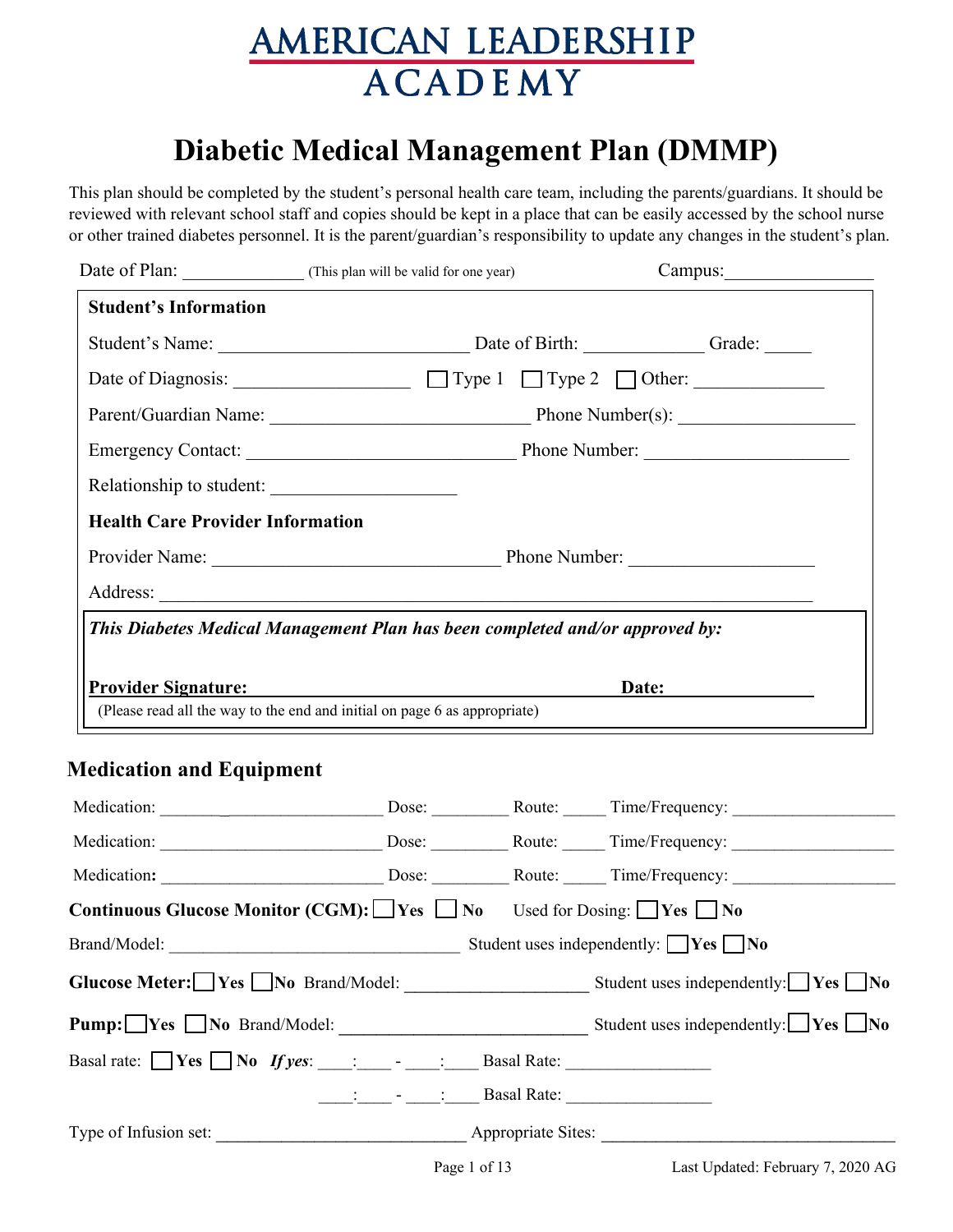| <b>Blood Glucose Monitoring</b>                                                                                                                                                                                                                                                                       | <b>Student's Checking Skills (Check One)</b>                                                                |
|-------------------------------------------------------------------------------------------------------------------------------------------------------------------------------------------------------------------------------------------------------------------------------------------------------|-------------------------------------------------------------------------------------------------------------|
| Target Range of Blood Glucose: ________ - ________                                                                                                                                                                                                                                                    | Independently checks own blood glucose                                                                      |
| <b>Check Blood Glucose:</b>                                                                                                                                                                                                                                                                           | Supervised checks of own blood glucose                                                                      |
|                                                                                                                                                                                                                                                                                                       | Staff to perform blood glucose checks                                                                       |
| Before Breakfast □ After Breakfast                                                                                                                                                                                                                                                                    |                                                                                                             |
| Before Lunch<br>  After Lunch                                                                                                                                                                                                                                                                         |                                                                                                             |
| Before PE<br>$\Box$ After PE                                                                                                                                                                                                                                                                          | $\Box$ As needed for signs/symptoms of illness                                                              |
| 2 hours after a correction dose                                                                                                                                                                                                                                                                       | As needed for signs/symptoms of low or high blood glucose                                                   |
|                                                                                                                                                                                                                                                                                                       |                                                                                                             |
| Student should be escorted to the Health Office if blood sugar is:<br>Less than: or Greater than:                                                                                                                                                                                                     |                                                                                                             |
| <b>Continuous Glucose Monitor (CGM)</b>                                                                                                                                                                                                                                                               |                                                                                                             |
| Alarms set for: Severe Low: Low: Low: High: High:                                                                                                                                                                                                                                                     |                                                                                                             |
| Predictive Alarm: Low: _______ High: _______ Rate Change/Suspend: Low: ______ High: ______                                                                                                                                                                                                            |                                                                                                             |
| $\circ$<br>Dexcom G6 ONLY at this time)<br>If student has signs/symptoms of hypoglycemia, check fingertip glucose regardless of CGM.<br>$\circ$<br>Insulin injections should be given at least three inches away from the CGM site.<br>$\circ$<br>Do not disconnect the CGM for any reason<br>$\circ$ | Confirm CGM results with a hard stick before giving insulin (unless student is approved for dosing off CGM- |

- o If the adhesive is peeling, reinforce it with approved medical tape
- o If the CGM becomes dislodged, return everything to the parents/guardians. Do not throw away any pieces.

| <b>Student CGM Skills</b>                               | Independently |    |
|---------------------------------------------------------|---------------|----|
|                                                         | Yes           | No |
| Troubleshoots alarms and malfunctions                   |               |    |
| Knows how to respond to a HIGH alarm                    |               |    |
| Knows how to respond to a LOW alarm                     |               |    |
| Can Calibrate the CGM                                   |               |    |
| Knows how to respond to blood glucose trend indications |               |    |
| Changes CGM site                                        |               |    |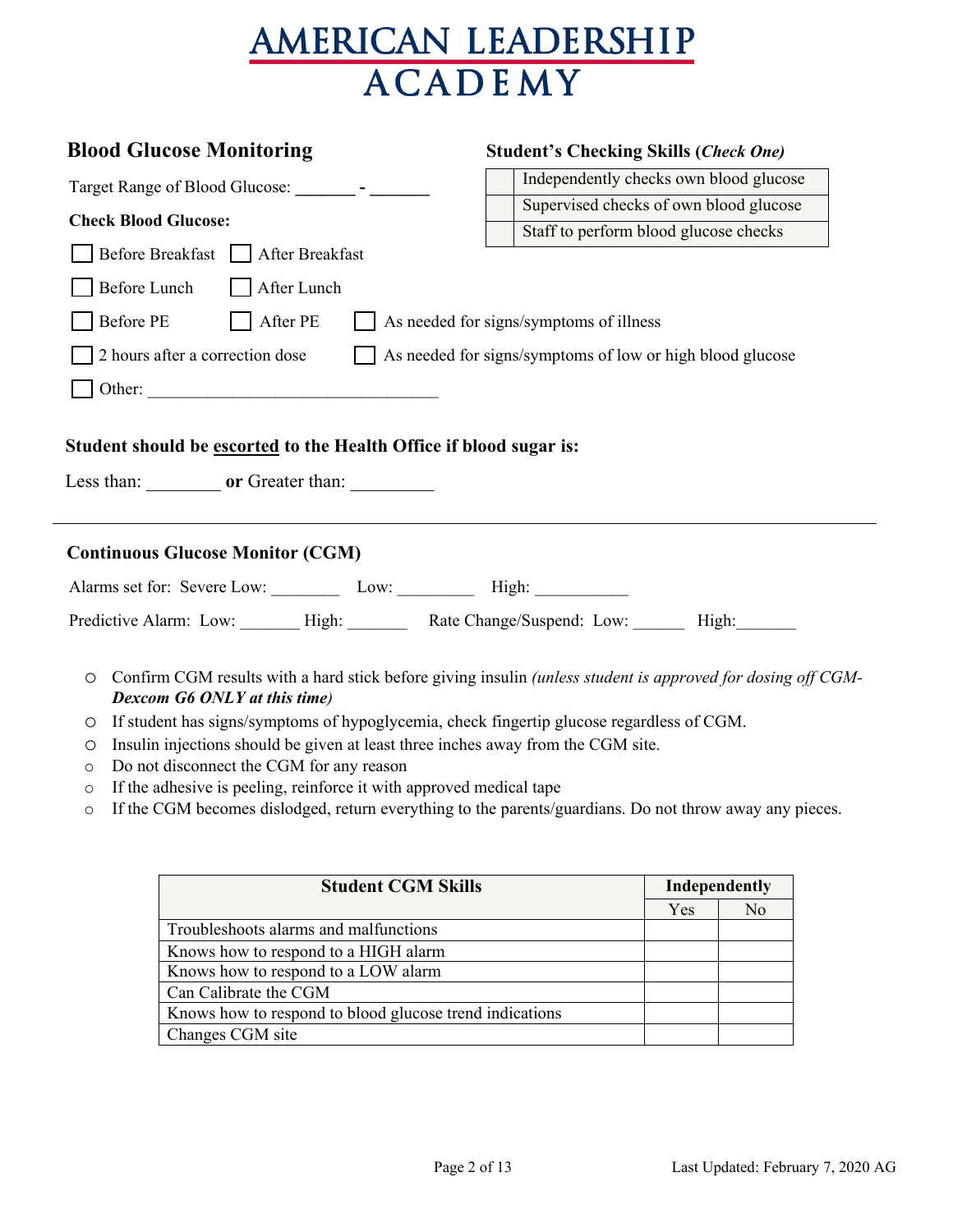| <b>Insulin Therapy</b>                                                                                                       |                                                                                              |  |  |  |
|------------------------------------------------------------------------------------------------------------------------------|----------------------------------------------------------------------------------------------|--|--|--|
| Main Insulin Delivery Type: $\Box$ Pump $\Box$ Pen                                                                           | Syringe                                                                                      |  |  |  |
| Secondary(backup) Insulin Delivery Type: □ Pen                                                                               |                                                                                              |  |  |  |
| <b>Bolus Insulin Therapy</b>                                                                                                 |                                                                                              |  |  |  |
| Name of Fast-acting Insulin to be used at school: _______________________________                                            |                                                                                              |  |  |  |
| <b>When to give Insulin</b> (check all that apply):                                                                          |                                                                                              |  |  |  |
| <b>Breakfast</b>                                                                                                             |                                                                                              |  |  |  |
| Carbohydrate coverage only                                                                                                   |                                                                                              |  |  |  |
| Carbohydrate coverage plus Correction dose when blood glucose is greater than and at least<br>hours since last insulin dose. |                                                                                              |  |  |  |
| Lunch                                                                                                                        |                                                                                              |  |  |  |
| Carbohydrate coverage only                                                                                                   |                                                                                              |  |  |  |
| Carbohydrate coverage plus Correction dose when blood glucose is greater than and at least<br>hours since last insulin dose. |                                                                                              |  |  |  |
| <b>Snack</b>                                                                                                                 |                                                                                              |  |  |  |
| Carbohydrate coverage only                                                                                                   |                                                                                              |  |  |  |
| Carbohydrate coverage plus Correction dose when blood glucose is greater than and at least<br>hours since last insulin dose. |                                                                                              |  |  |  |
| Other:                                                                                                                       |                                                                                              |  |  |  |
| Correction Dose only Details:                                                                                                |                                                                                              |  |  |  |
| <b>Carbohydrate Coverage</b>                                                                                                 | <b>Correction Dose</b>                                                                       |  |  |  |
| <b>Insulin-to-Carbohydrate Ratio:</b>                                                                                        |                                                                                              |  |  |  |
| Breakfast: 1 unit of insulin per grams of carbs                                                                              | <b>Correction Factor</b><br>(Insulin Sensitivity Factor):                                    |  |  |  |
| Lunch: 1 unit of insulin per grams of carbs                                                                                  |                                                                                              |  |  |  |
| Target Blood Glucose (BG): __________<br>Snack: 1 unit of insulin per _________ grams of carbs                               |                                                                                              |  |  |  |
| <b>Calculation:</b>                                                                                                          | <b>Calculation:</b>                                                                          |  |  |  |
| <b>Total grams of Carbohydrate eaten</b><br><b>Units of</b><br>⊟<br><b>Insulin</b><br><b>Insulin-to-Carbohydrate Ratio</b>   | <b>Current BG - Target BG</b><br><b>Units of</b><br>≡<br>Insulin<br><b>Correction Factor</b> |  |  |  |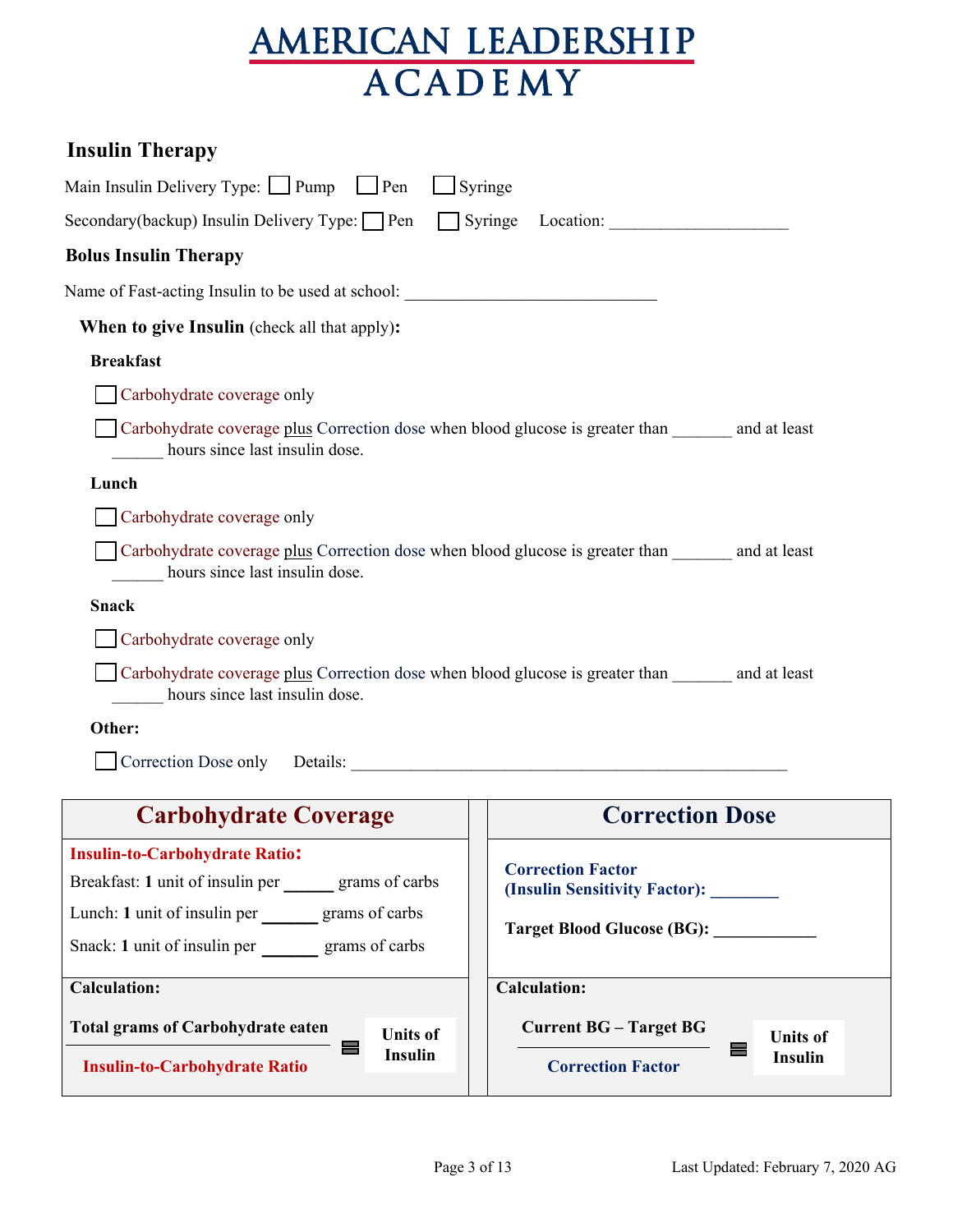## **Insulin Therapy (cont.)**

|                                                                       |                                        | <b>Student's Insulin Administration Skills (Check One)</b>                                                                 |     |                |  |  |
|-----------------------------------------------------------------------|----------------------------------------|----------------------------------------------------------------------------------------------------------------------------|-----|----------------|--|--|
| Call parents if:                                                      |                                        | Independently calculates and gives own injections                                                                          |     |                |  |  |
| BS is less than<br>O                                                  | Supervised calculations and injections |                                                                                                                            |     |                |  |  |
| BS is greater than<br>O                                               |                                        | Staff to calculate dose and student to give own injection                                                                  |     |                |  |  |
| Suspected or actual pump<br>$\circ$                                   |                                        | Staff to calculate dose and student to give injection with supervision                                                     |     |                |  |  |
| failure                                                               |                                        | Staff to calculate dose and give injection                                                                                 |     |                |  |  |
|                                                                       |                                        |                                                                                                                            |     |                |  |  |
| <b>Pumps</b>                                                          |                                        |                                                                                                                            |     |                |  |  |
|                                                                       |                                        | For blood glucose greater than ________ that has not decrease within ______ hours after correction, consider pump failure. |     |                |  |  |
|                                                                       |                                        | For infusion site/pump failure, give insulin via secondary method as described on page 3                                   |     |                |  |  |
|                                                                       |                                        |                                                                                                                            |     |                |  |  |
|                                                                       |                                        | Student may disconnect pump for: Physical Activity Other: _______________________ for no more than ______ hours            |     |                |  |  |
|                                                                       |                                        | <b>Student Pump Skills</b>                                                                                                 |     | Independently  |  |  |
|                                                                       |                                        |                                                                                                                            | Yes | N <sub>o</sub> |  |  |
|                                                                       | Administers correct bolus              |                                                                                                                            |     |                |  |  |
|                                                                       | 0Sets or adjusts basal rates           |                                                                                                                            |     |                |  |  |
|                                                                       | Changes batteries<br>Disconnects pump  |                                                                                                                            |     |                |  |  |
|                                                                       | Reconnects pump to infusion set        |                                                                                                                            |     |                |  |  |
|                                                                       | Prepares reservoir, pod and/or tubing  |                                                                                                                            |     |                |  |  |
| Inserts infusion set<br>Troubleshoots alarms and malfunctions         |                                        |                                                                                                                            |     |                |  |  |
|                                                                       |                                        |                                                                                                                            |     |                |  |  |
| <b>Nutrition</b>                                                      |                                        |                                                                                                                            |     |                |  |  |
| Student will eat breakfast at school and will require correction dose |                                        |                                                                                                                            |     |                |  |  |
|                                                                       |                                        | Special party/event food may be provided to the class at times, student may have this food at the:                         |     |                |  |  |
|                                                                       |                                        | Students discretion Parent/Guardian's discretion Student may not partake                                                   |     |                |  |  |
| <b>Physical Activity</b>                                              |                                        |                                                                                                                            |     |                |  |  |
|                                                                       |                                        | The following quick acting glucose must be available at the site of physical education activities and sports               |     |                |  |  |
| Glucose tablets                                                       |                                        | Sugar containing juice<br>Other: <u>Other:</u> Other: <u> Other:</u>                                                       |     |                |  |  |
|                                                                       |                                        | Student should eat 15 grams 30 grams Other: grams of carbohydrate                                                          |     |                |  |  |
| Before                                                                |                                        | every 30 minutes during Every 60 minutes during After vigorous physical activity                                           |     |                |  |  |
| corrected and above                                                   |                                        | If most recent blood glucose is less than , student can participate in physical activity when blood glucose is             |     |                |  |  |

Avoid physical activity when blood glucose is greater than \_\_\_\_\_\_\_ or if urine/blood ketones are moderate to large.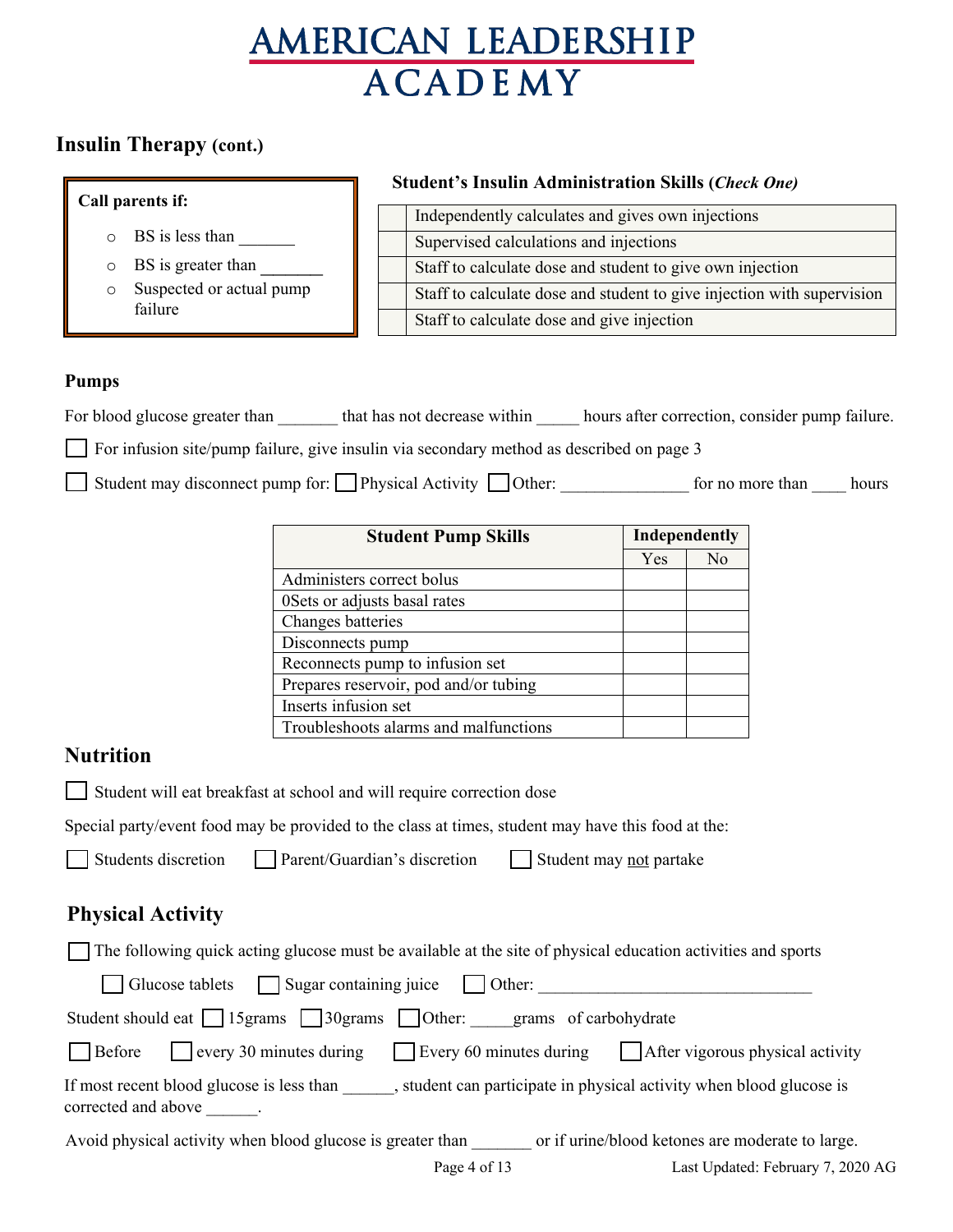### **Hypoglycemia (Low Blood Glucose) Treatment**

| Student's usual symptoms of hypoglycemia:                                                                                                                                                                                                                                                                                                                                                      |
|------------------------------------------------------------------------------------------------------------------------------------------------------------------------------------------------------------------------------------------------------------------------------------------------------------------------------------------------------------------------------------------------|
| ■ Hunger Sweating Trembling Pale Skin Inability to Concentrate Confusion                                                                                                                                                                                                                                                                                                                       |
| Irritability Sleepiness Headache Dizziness Slurred Speech Poor Coordination                                                                                                                                                                                                                                                                                                                    |
|                                                                                                                                                                                                                                                                                                                                                                                                |
| If exhibiting any of these symptoms, OR if blood glucose level is less than ______, give a quick-acting glucose product                                                                                                                                                                                                                                                                        |
| equal to grams of carbohydrate.                                                                                                                                                                                                                                                                                                                                                                |
| Recheck blood glucose in 15 minutes and repeat treatment if blood glucose is less than                                                                                                                                                                                                                                                                                                         |
|                                                                                                                                                                                                                                                                                                                                                                                                |
| If the student is unable to eat or drink, is unconscious or unresponsive, or having seizure activity or convulsions:                                                                                                                                                                                                                                                                           |
| Position the student on his or her side to prevent choking<br>$\circ$<br>Do not attempt to put anything in their mouth<br>O<br>Do not hold them down or restrict movement when seizing<br>$\circ$<br>Give Glucagon: $\Box$ 1mg $\Box$ 0.5mg $\Box$ Other dose:<br>O<br>Subcutaneous $(SQ)$ [ Intramuscular (IM)<br>Preferred site: $\Box$ Buttocks<br>$\Box$ Thigh $\Box$ Other:<br>$\Box$ Arm |
| Call 911 and then the student's parents/guardians<br>$\circ$                                                                                                                                                                                                                                                                                                                                   |
| Do not leave student alone or allow to leave class alone if their blood glucose is less than                                                                                                                                                                                                                                                                                                   |
| <b>Hyperglycemia (High Blood Glucose) Treatment</b>                                                                                                                                                                                                                                                                                                                                            |
| Student's usual symptoms of hypoglycemia:                                                                                                                                                                                                                                                                                                                                                      |
| Extreme/Excessive Thirst $\Box$ Sleepiness $\Box$ Inability to Concentrate<br><b>Blurred Vision</b>                                                                                                                                                                                                                                                                                            |
| Frequent Urination Headache Nausea<br>$\Box$ Vomiting<br>  Confusion                                                                                                                                                                                                                                                                                                                           |
| Other:<br><b>Encourage</b><br><u> 1989 - John Stein, Amerikaansk politiker (* 1918)</u>                                                                                                                                                                                                                                                                                                        |
| <b>Fluids!</b><br><b>Ketones:</b>                                                                                                                                                                                                                                                                                                                                                              |
| Check via: $\Box$ Urine $\Box$ Blood every ______ hours when blood glucose is greater than _______.                                                                                                                                                                                                                                                                                            |
|                                                                                                                                                                                                                                                                                                                                                                                                |
| Allow unrestricted access to the bathroom and water                                                                                                                                                                                                                                                                                                                                            |

 If the student has symptoms of a hyperglycemia emergency, call 911 and contact the student's parents/guardians. Symptoms of a hyperglycemia emergency include: dry mouth, extreme thirst, vomiting, sever abdominal pain, heavy breathing or shortness of breath, chest pain, increasing fatigue or lethargy and/or decreased level of consciousness.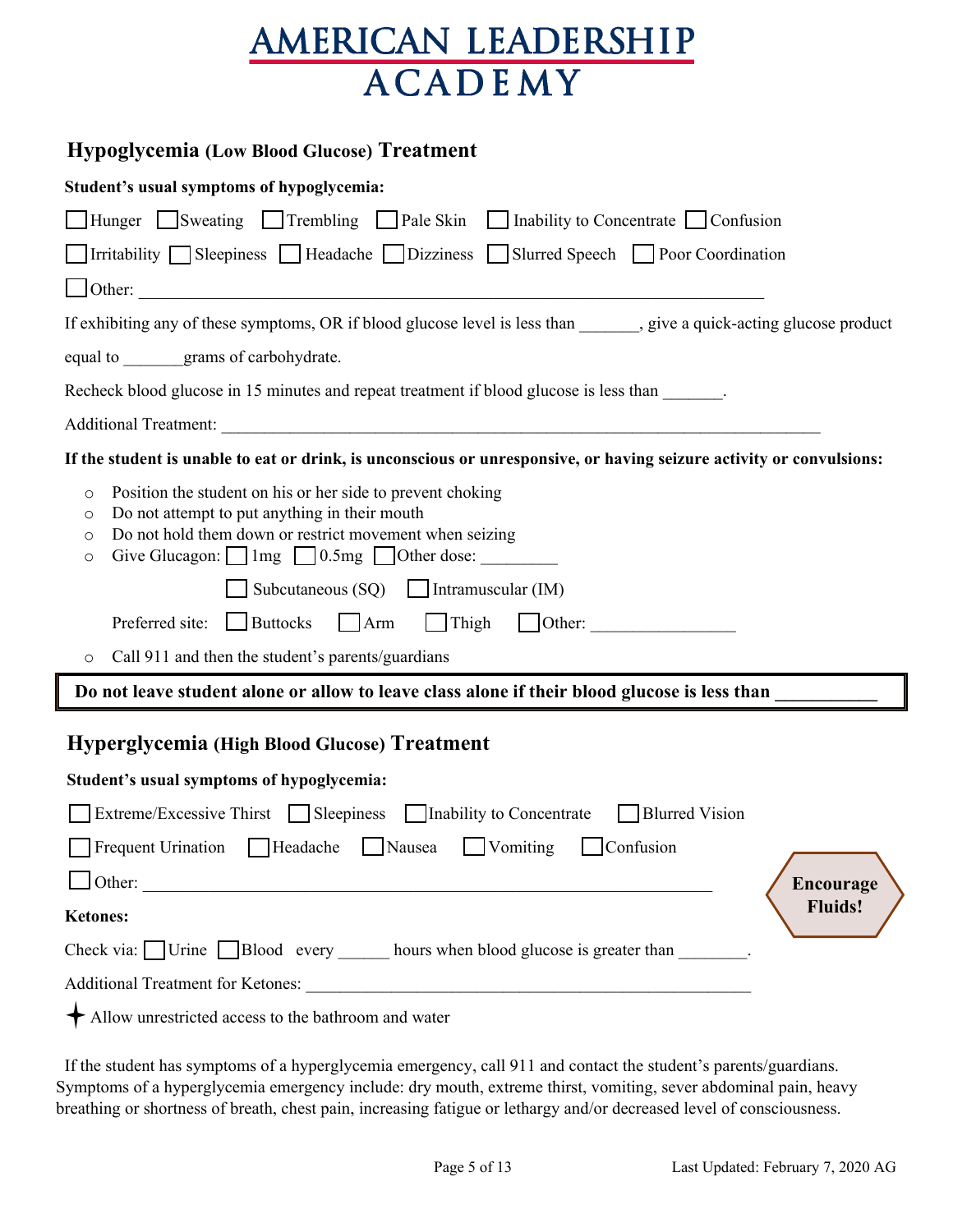## **Disaster Plan**

| To prepare for an unplanned disaster or emergency, parents/guardians will provide a 72-hour emergency supply kit |  |  |
|------------------------------------------------------------------------------------------------------------------|--|--|
|------------------------------------------------------------------------------------------------------------------|--|--|

Continue to follow orders contained in this DMMP

Additional orders as follows (ex. Dinner and nighttime):

### $\Box$  Other:

### **To Be completed by the Medical Provider:**

The parents/guardians are authorized to adjust as follows (check all that apply):

Increase or Decrease insulin-to-carbohydrate ratio within the following range:  $\Box$  units per prescribed grams

of carbohydrate, +/- \_\_\_\_\_\_ grams of carbohydrate *Initals:\_\_\_\_\_\_*

Increase or Decrease correction dose scale within the following range:  $+/-$  units of insulin *Initals:* 

Parents/guardians may NOT make adjustments without a providers order *Initals:\_\_\_\_\_\_*

 **We are requesting use of ALA's Internet (Wi-Fi) to enable us to utilize a continuous monitoring device that monitor's my child's blood sugar levels. We have read and agree with the following statement:**

ALA has not and cannot guarantee that its Internet will always be operational during the school day or at any other times that your student may be present on the school campus. By checking the box above, you agree not to use ALA's Internet for any purpose other than to monitor blood sugar and/or other health related status or needs. While using ALA's Internet the student should not assume any privacy as all internet content is logged and monitored. The student and family agree to follow the policies of the school, and abide by all local, state, and federal laws. You understand you have the option to purchase a phone or other device for your student that will support a data plan and therefore not require reliance upon ALA's Internet. You agree to ALA's IT department handling your student's device for the purpose of enabling Wi-Fi services. Wi-Fi will be disabled at the end of the school year, use of this service must be elected annually on your students DMMP.

## **Signatures**

I (parent/guardian)  $\qquad \qquad$  , give permission to the school Health Aide or another qualified health care professional or trained diabetes personnel of American Leadership Academy to perform and carry out the diabetes care tasks as outlined in (student)  $\cdot$  s Diabetes Medical Management Plan (DMMP). I also consent to the release of the information contained in this DMMP to all school staff members and other adults who have a responsibility for my child and who may need to know this information to maintain my child's health and safety. I also give permission to the Health Aide or another qualified health care professional to contact my child's physician/healthcare provider to verify and obtain information.

### **Acknowledged and received by:**

| Student's Parent/Guardian   | Date |
|-----------------------------|------|
|                             |      |
|                             |      |
|                             |      |
|                             |      |
| Student's Parent/Guardian   | Date |
|                             |      |
|                             |      |
|                             |      |
| Health Aide/ District Nurse | Date |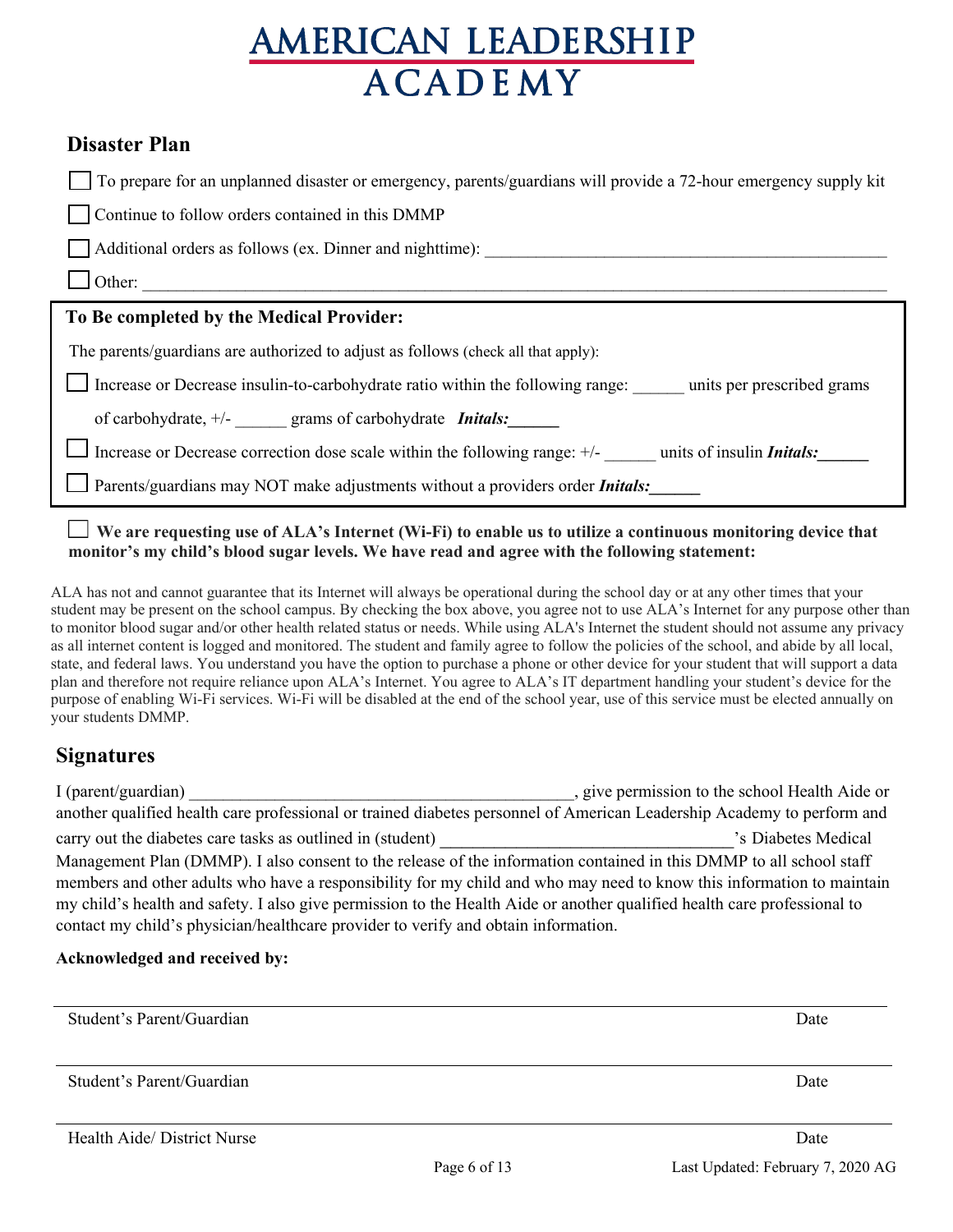## **Daily Schedule**

|                | <b>Evaluation</b> | <b>Action</b>                                                                               |
|----------------|-------------------|---------------------------------------------------------------------------------------------|
| Event:         | Less than:        | Call parents/guardians<br>Never leave alone<br>Give ____________ grams of fast acting sugar |
|                |                   |                                                                                             |
|                |                   |                                                                                             |
| Time:          | Greater than:     | Call parents/guardians<br>Encourage water or other non-sugary fluids                        |
| Event:         | Less than:        | Call parents/guardians<br>Never leave alone                                                 |
| Lunch          |                   | Give ____________ grams of fast acting sugar                                                |
|                |                   |                                                                                             |
|                |                   |                                                                                             |
| Time:          | Greater than:     | Call parents/guardians<br>Encourage water or other non-sugary fluids                        |
| Event:         | Less than:        | Call parents/guardians                                                                      |
| <b>Snack</b>   |                   | Never leave alone<br>Give ____________ grams of fast acting sugar                           |
|                |                   |                                                                                             |
|                |                   |                                                                                             |
| Time:          | Greater than:     | Call parents/guardians<br>Encourage water or other non-sugary fluids                        |
| Event:<br>] PE | Less than:        | Call parents/guardians<br>Never leave alone<br>Give ____________ grams of fast acting sugar |
| Other:         |                   |                                                                                             |
|                |                   |                                                                                             |
|                |                   |                                                                                             |
| Time:          | Greater than:     | Call parents/guardians<br>Encourage water or other non-sugary fluids                        |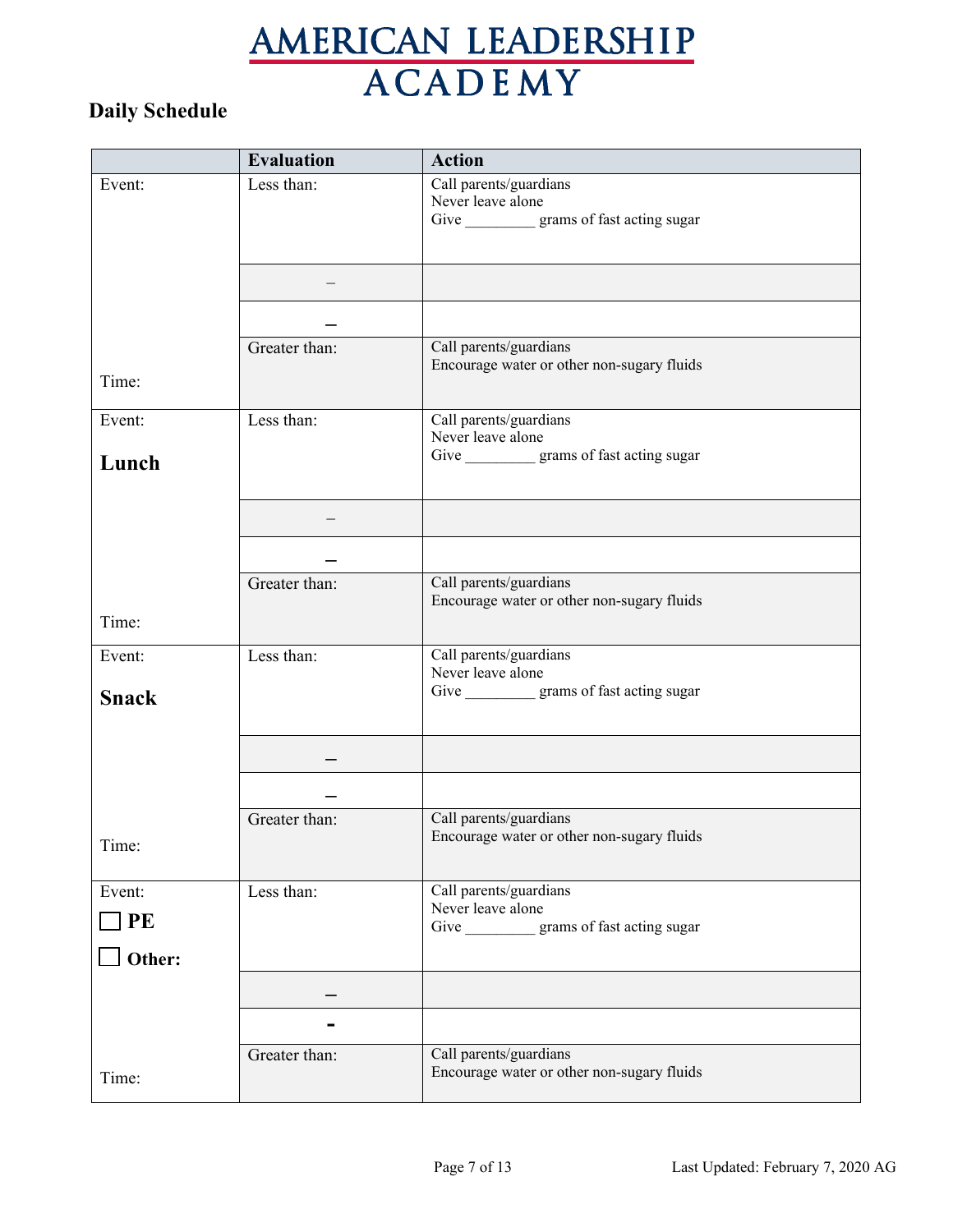## AMERICAN LEADERSHIP **ACADEMY Letter to Parent Regarding Administration of Medication in School**

Dear Parent:

Our school has a written policy to assure the safe administration of medication to students during the school day. If your child must have medication of any type, including over the counter drugs given during school hours, you have the following choices:

- 1. You may come to school and give the medication to your child at the appropriate time(s).
- 2. You may obtain a copy of a medication form *Request for Medication Administration in School* from the school nurse or school secretary. Take the form to your child's doctor and have him/her complete the form by listing the medication(s) needed, dosage, and number of times per day the medication is to be administered. This form must be completed by the physician for all prescription drugs and naturopathic remedies, the form must be signed by the doctor and by you, the parent or guardian. Prescription medicines must be brought to school in a pharmacylabeled bottle which contains instructions on how and when the medication is to be given. Over the counter drugs must be received in the original container, labeled with your child's name, and will be administered according to the written instructions on the label.

#### *(Please read initial and sign page 2, Parent/Guardian responsibilities)*

- 3. You may discuss with your doctor an alternative schedule for administering medication (i.e. outside of school hours)
- 4. Self-Medication: Students requiring medication for asthma, anaphylactic reactions (or both), and diabetes may self-medicate with physician authorization, parent permission and a student agreement for self-carried medication. Students must demonstrate the necessary knowledge and developmental maturity to safely assume responsibility for and management of self-carry medications.
- 5. School personnel will not administer any prescription medication or naturopathic remedy to a student unless the school has received a completed *Request for Medication Administration in School* form that has been signed by both doctor and parent/guardian, and the medication has been received in an appropriately labeled container. If you have questions about the policy, or other issues related to the administration of medication at schools, please contact the school nurse

 $\_$ 

**\_\_\_\_\_\_\_\_\_\_\_\_\_\_\_\_\_\_\_\_\_\_\_\_\_\_\_\_\_\_\_\_\_\_\_\_\_\_\_\_\_\_\_\_\_\_\_\_\_\_\_\_\_\_\_\_\_\_\_\_\_\_\_\_\_\_\_\_\_\_\_\_\_\_\_\_\_\_\_\_\_\_\_\_\_\_\_\_\_\_\_\_\_\_\_\_\_\_**

Thank you for your cooperation,

**School Nurse Date**

**Director Date**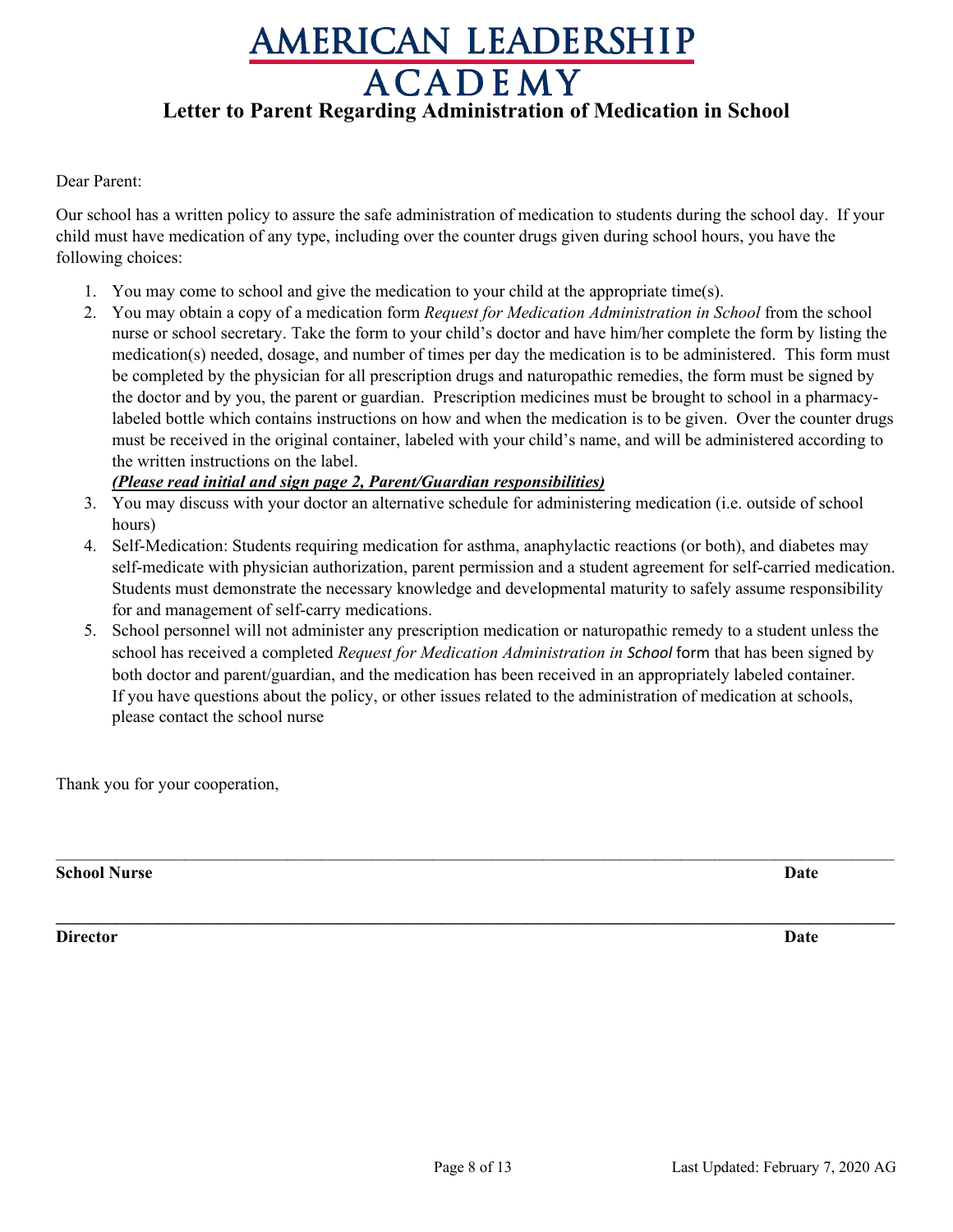## AMERICAN LEADERSHIP **ACADEMY The Responsibility of the Parent or Legal Guardian**

- 1. Limit the medications that must be given during the school day to those necessary in order to maintain the child at school.
- 2. Parents may choose to administer the medication at school themselves.
- 3.\_\_\_\_\_ Medication must be delivered to the Health Office **by the parent or other responsible delegated adult**.
- 4.\_\_\_\_\_ Provide a written request for school personnel to administer the medication. This should be in the form of a request/permission form *Request for Medication Administration in School* form. Return completed form to school.
- 5.\_\_\_\_\_ A separate parent request/permission form must be completed for each medication given at school.
- 6.\_\_\_\_\_The *Request for Medication Administration in School* form must be signed by a health care provider licensed to prescribe medications and include the following details:
	- a. Name of child and name of medication
	- b. Dose, route and time of medication to be given
	- c. Any special instructions about the child receiving the medication or about the medicine itself.
	- d. Start and Stop date of the medication
	- e. Possible side effects and/or adverse reactions to the medication
	- g. Name of the health care provider and how to locate or communicate with him or her if necessary
- 7.\_\_\_\_\_ Provide the school with a new *Request for Medication Administration in School* form when there are any changes to the above details.
- 8. Provide each medication in a separate pharmacy-labeled container that includes the child's name, name of the medication, the exact dose to be given, the number of doses in the original container, the time the medication is to be given, how it is to be administered, and the expiration date of the medication.

 *Note: The parent should request of the pharmacist to provide two labeled containers – one for home use and one for school use – if child needs to be given medication both at home and at school.*

- 9.\_\_\_\_\_ Provide the school with new, labeled containers when dosage or medication changes are prescribed.
- 10. Over the counter medications administered at school should be provided in their original packaging labeled with the student's name.
- 11. Over the counter medications will be dispensed by health office personnel to students who have written permission from a parent or guardian to receive medication at school, as needed, for a maximum of three consecutive days. To ensure that use of this medication is not masking symptoms of a serious condition in the student, a healthcare provider's order must be submitted to the school health office for administration beyond this three-day period. OTC medications will not be dispensed during the first and last hours of the school day unless approved on a case by case basis.
- 12\_\_\_\_\_ For the protection of all, students are not permitted to have medications in their possession—with the exception of inhalers, EpiPens and diabetic medications and supplies, for which written permission has been given by the child's physician and parents.
- 13. Retrieve all unused medications from school when medications are discontinued, and/or at end of school year (According to ALA policy) medications will be discarded 3 days from the end of the school year. Medications will not be sent home with students.
- 14. Maintain communication with staff regarding any changes to the medical treatment or child's need at school.

 $\mathcal{L}_\mathcal{L} = \mathcal{L}_\mathcal{L} = \mathcal{L}_\mathcal{L} = \mathcal{L}_\mathcal{L} = \mathcal{L}_\mathcal{L} = \mathcal{L}_\mathcal{L} = \mathcal{L}_\mathcal{L} = \mathcal{L}_\mathcal{L} = \mathcal{L}_\mathcal{L} = \mathcal{L}_\mathcal{L} = \mathcal{L}_\mathcal{L} = \mathcal{L}_\mathcal{L} = \mathcal{L}_\mathcal{L} = \mathcal{L}_\mathcal{L} = \mathcal{L}_\mathcal{L} = \mathcal{L}_\mathcal{L} = \mathcal{L}_\mathcal{L}$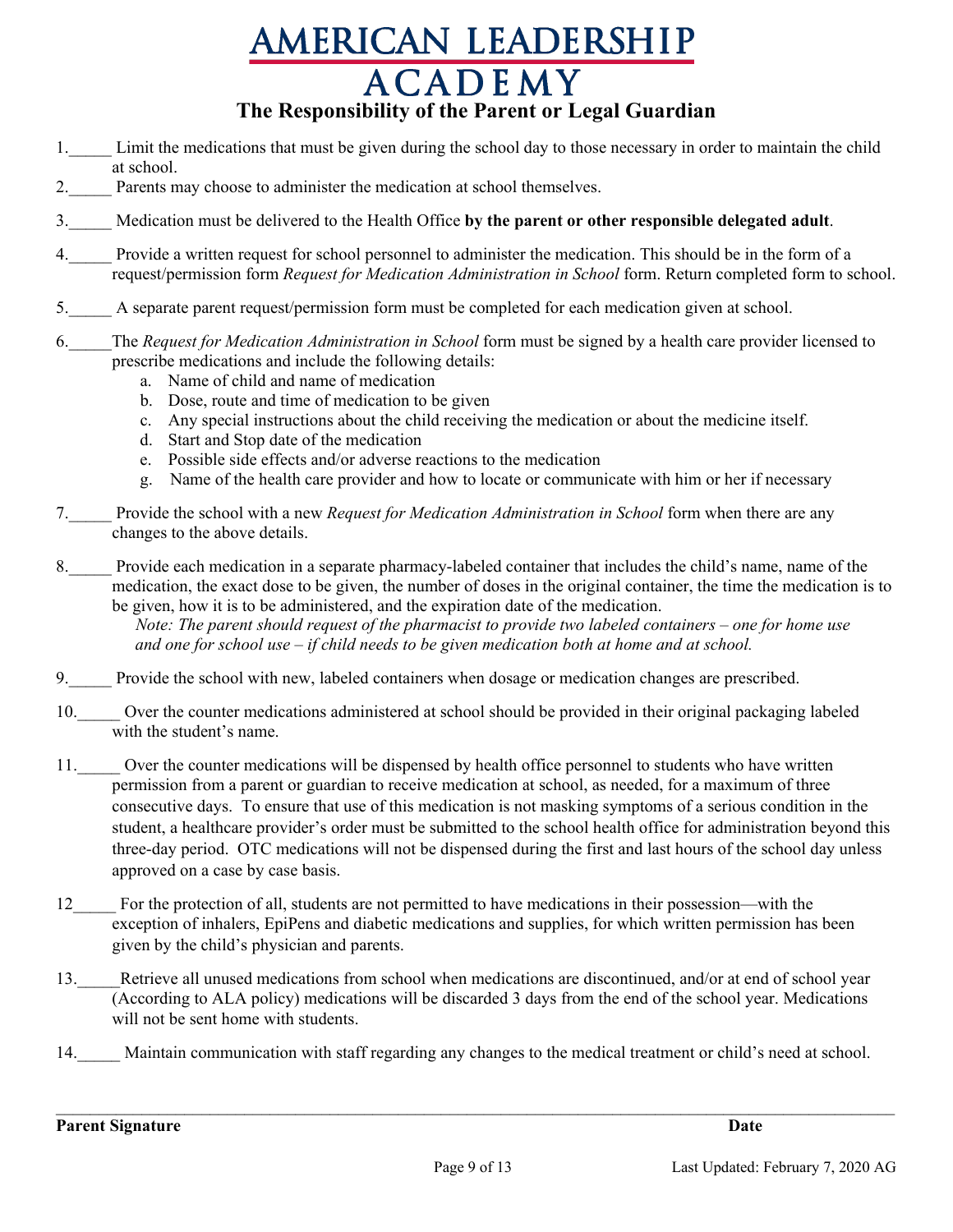

#### *To be completed by physician*

| Name of Student:                                                                                                                                                                                                                                                               |       |
|--------------------------------------------------------------------------------------------------------------------------------------------------------------------------------------------------------------------------------------------------------------------------------|-------|
|                                                                                                                                                                                                                                                                                |       |
|                                                                                                                                                                                                                                                                                |       |
|                                                                                                                                                                                                                                                                                |       |
| Time(s) medication is to be given: a.m.: p.m.: p.m.: PRN:<br>Note: Medication will be given as close to prescribed time as possible but may be given up to one hour before or after prescribed time. Please advise if there is a<br>specific concern regarding administration. |       |
|                                                                                                                                                                                                                                                                                |       |
|                                                                                                                                                                                                                                                                                |       |
|                                                                                                                                                                                                                                                                                |       |
|                                                                                                                                                                                                                                                                                | Date: |
|                                                                                                                                                                                                                                                                                |       |

*I hereby give permission for my child (named above) to receive medication during school hours; administered by the health aide or director appointed staff. The medication will be furnished by me in the original container, labeled with the child's name and is to be given as stated above. I understand that medication will NOT be accepted if brought in by my child or is loose in a baggie, envelope or other container. I will count the medication with the staff and co-sign off on the medication. I give my consent to American Leadership Academy to contact the prescribing physician and exchange relevant medical information to clarify this medication order. I hereby release the School Board and their agents and employees from all liability that may result from my child taking this medication.*

#### **Parent/Guardian signature \_\_\_\_\_\_\_\_\_\_\_\_\_\_\_\_\_\_\_\_\_\_\_\_\_\_\_\_\_\_\_\_\_\_\_\_\_\_\_\_\_\_\_\_\_\_\_\_\_\_\_Date: \_\_\_\_\_\_\_\_\_\_\_\_\_\_\_\_\_\_**

Please document medication count *with parent present* below:

| Date | <b>Medication Name</b> | Count | <b>Expiration</b><br><b>Date</b> | Parent signature | Employee<br>initials |
|------|------------------------|-------|----------------------------------|------------------|----------------------|
|      |                        |       |                                  |                  |                      |
|      |                        |       |                                  |                  |                      |
|      |                        |       |                                  |                  |                      |
|      |                        |       |                                  |                  |                      |
|      |                        |       |                                  |                  |                      |
|      |                        |       |                                  |                  |                      |
|      |                        |       |                                  |                  |                      |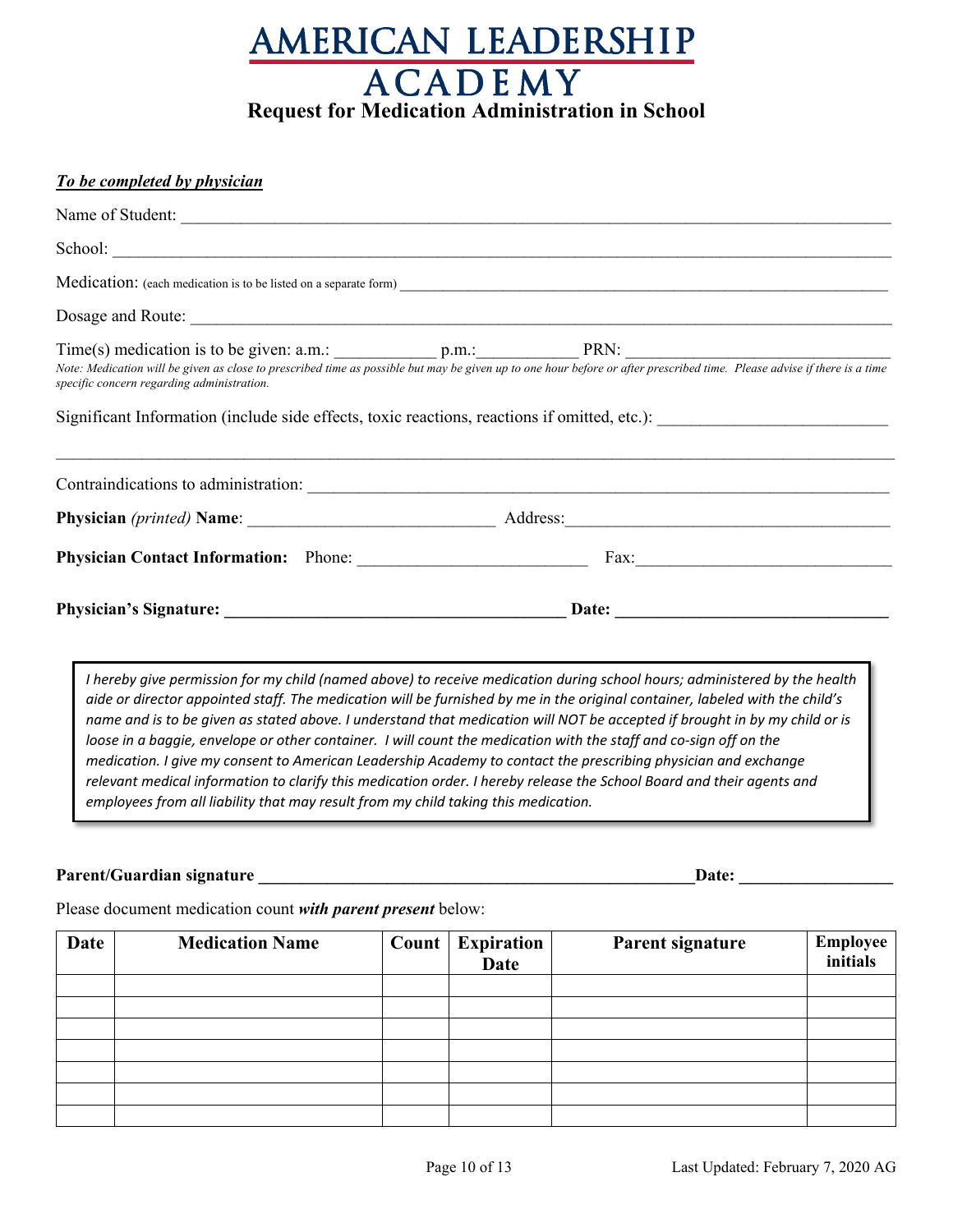## AMERICAN LEADERSHIP **ACADEMY Medication Administration Record (2020-2021)**

*A separate sheet is used for each medication or treatment*

**Key :** A=Absent FT= Field Trip NS= No Show NM= No Medication in office RF= Refused ED= Early Dismissal

#### Additional Daily Administrations (PRN Meds only):

|                         | $\rm{AUG}$ | <b>SEPT</b> | $\lambda$<br>OCT                       | <b>NOV</b> | $\overline{\phantom{a}}$<br>$\rm DEC$ | $JAN$ | <b>FEB</b> | MARCH | APRIL | <b>MAY</b> |
|-------------------------|------------|-------------|----------------------------------------|------------|---------------------------------------|-------|------------|-------|-------|------------|
| $\mathbf{1}$            |            |             |                                        |            |                                       |       |            |       |       |            |
| $\sqrt{2}$              |            |             |                                        |            |                                       |       |            |       |       |            |
| $\overline{\mathbf{3}}$ |            |             |                                        |            |                                       |       |            |       |       |            |
| $\overline{4}$          |            |             |                                        |            |                                       |       |            |       |       |            |
| 5                       |            |             |                                        |            |                                       |       |            |       |       |            |
| $\sqrt{6}$              |            |             |                                        |            |                                       |       |            |       |       |            |
| $\boldsymbol{7}$        |            |             |                                        |            |                                       |       |            |       |       |            |
| $\,8\,$                 |            |             |                                        |            |                                       |       |            |       |       |            |
| $\overline{9}$          |            |             |                                        |            |                                       |       |            |       |       |            |
| $10\,$                  |            |             |                                        |            |                                       |       |            |       |       |            |
| 11<br>12                |            |             |                                        |            |                                       |       |            |       |       |            |
| 13                      |            |             |                                        |            |                                       |       |            |       |       |            |
| 14                      |            |             |                                        |            |                                       |       |            |       |       |            |
| 15                      |            |             |                                        |            |                                       |       |            |       |       |            |
| 16                      |            |             |                                        |            |                                       |       |            |       |       |            |
| 17                      |            |             |                                        |            |                                       |       |            |       |       |            |
| 18                      |            |             |                                        |            |                                       |       |            |       |       |            |
| 19                      |            |             |                                        |            |                                       |       |            |       |       |            |
| 20                      |            |             |                                        |            |                                       |       |            |       |       |            |
| 21                      |            |             |                                        |            |                                       |       |            |       |       |            |
| 22                      |            |             |                                        |            |                                       |       |            |       |       |            |
| 23                      |            |             |                                        |            |                                       |       |            |       |       |            |
| 24                      |            |             |                                        |            |                                       |       |            |       |       |            |
| 25                      |            |             |                                        |            |                                       |       |            |       |       |            |
| 26                      |            |             |                                        |            |                                       |       |            |       |       |            |
| 27                      |            |             |                                        |            |                                       |       |            |       |       |            |
| 28                      |            |             |                                        |            |                                       |       |            |       |       |            |
| 29                      |            |             |                                        |            |                                       |       |            |       |       |            |
| 30 <sub>1</sub>         |            |             |                                        |            |                                       |       |            |       |       |            |
| 31<br>Date              |            | Time        | Person Administering (Name & Initials) |            |                                       |       |            |       |       |            |
|                         |            |             |                                        |            |                                       |       |            |       |       |            |
|                         |            |             |                                        |            |                                       |       |            |       |       |            |
|                         |            |             |                                        |            |                                       |       |            |       |       |            |
|                         |            |             |                                        |            |                                       |       |            |       |       |            |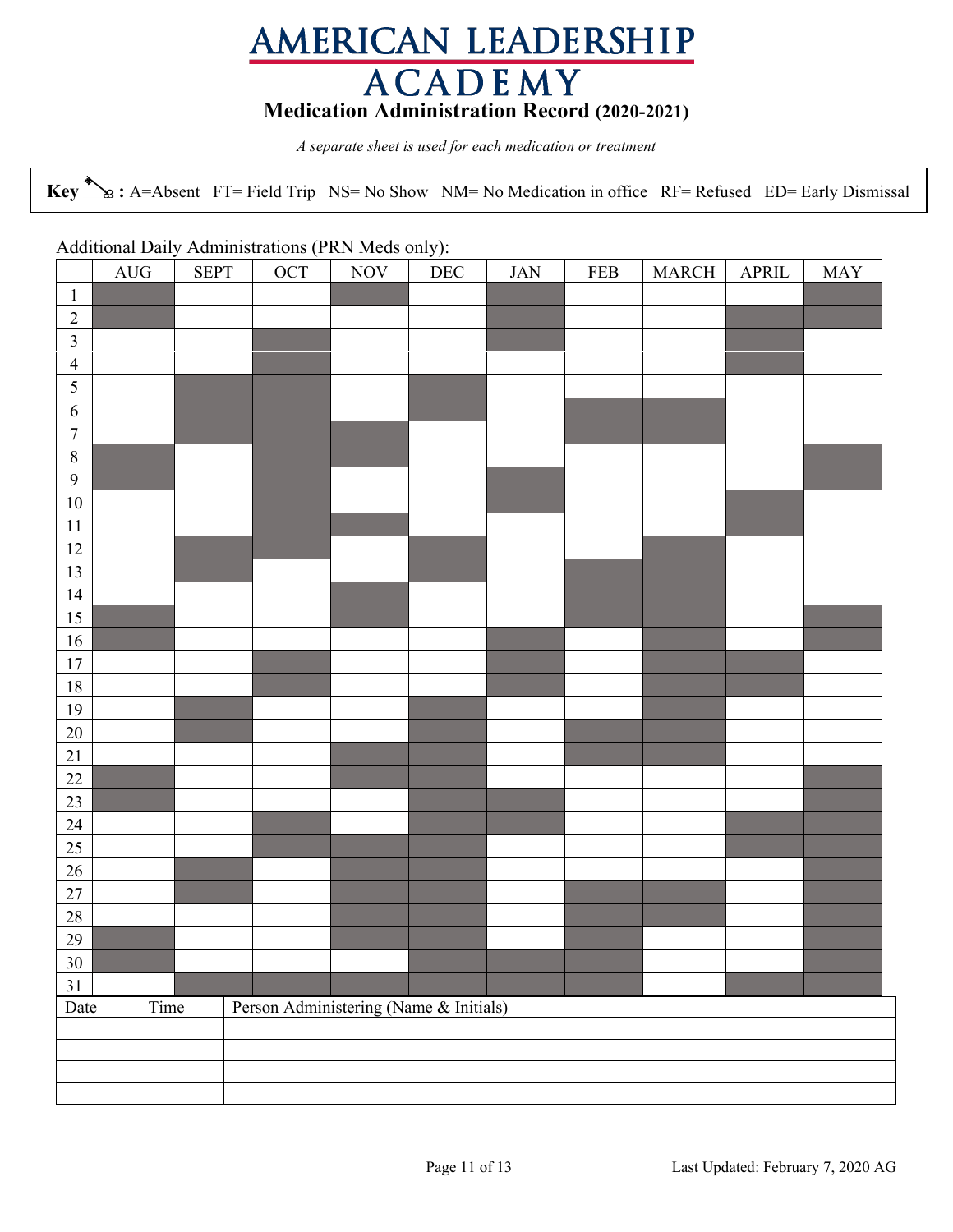# AMERICAN LEADERSHIP **Student Agreement for Self-Carried Medication**

|                                                                                                                                                                                                                                                                                                                               | Type of Medication: □ Asthma Inhaler □ Epinephrine Auto-Injector □ Diabetic Medication/Supplies                                                                                                                                                                                                                                                                                                                                                                                                     |  |  |  |  |
|-------------------------------------------------------------------------------------------------------------------------------------------------------------------------------------------------------------------------------------------------------------------------------------------------------------------------------|-----------------------------------------------------------------------------------------------------------------------------------------------------------------------------------------------------------------------------------------------------------------------------------------------------------------------------------------------------------------------------------------------------------------------------------------------------------------------------------------------------|--|--|--|--|
|                                                                                                                                                                                                                                                                                                                               |                                                                                                                                                                                                                                                                                                                                                                                                                                                                                                     |  |  |  |  |
|                                                                                                                                                                                                                                                                                                                               | Medication is permitted in accordance with state laws and district policy, both student's health care provider and parent<br>guardian must complete Medication Authorizations Form. Students name must appear on medications and devices.                                                                                                                                                                                                                                                           |  |  |  |  |
|                                                                                                                                                                                                                                                                                                                               | <b>Student Responsibilities</b>                                                                                                                                                                                                                                                                                                                                                                                                                                                                     |  |  |  |  |
| $\circ$<br>$\circ$<br>manner, in accordance with my licensed health care providers orders.<br>$\circ$<br>condition<br>I will not allow any other person to use my medication or equipment.<br>O                                                                                                                               | I will keep my asthma inhaler, Epinephrine Auto Injector, or diabetes medication/supplies with me at school.<br>I agree to use my asthma inhaler, Epinephrine Auto-Injector, or diabetes medication/supplies in a responsible<br>I will notify the school staff (i.e., teacher, nurse) if I am having more difficulty than usual with my health                                                                                                                                                     |  |  |  |  |
|                                                                                                                                                                                                                                                                                                                               | Date: Date:                                                                                                                                                                                                                                                                                                                                                                                                                                                                                         |  |  |  |  |
| Emergency Action Plan complete and on file at school<br>Demonstrates correct use/administration<br>Verbalizes proper and prescribed timing for medication<br>Can describe own health condition well<br>Keeps a second labeled container in health office or main office<br>Will not share medication or equipment with others | As the parent/guardian of the above-named student, I acknowledge that American Leadership Academy, its employees, or<br>agents shall incur no liability as a result of any injury arising from the self-administration or misuse of the above-named<br>medication by the above-named student; or if the above named-student does not have the medication with them when<br>needed; or if the medication carried by the above-named student has passed its expiration date. I agree to hold harmless |  |  |  |  |
|                                                                                                                                                                                                                                                                                                                               | the school and its employees or agents against any claims arising out of such self-administration.                                                                                                                                                                                                                                                                                                                                                                                                  |  |  |  |  |
| <b>Parent Signature:</b>                                                                                                                                                                                                                                                                                                      | Date:                                                                                                                                                                                                                                                                                                                                                                                                                                                                                               |  |  |  |  |

| <b>Emergency Contact: Name:</b> | Phone Number: |  |
|---------------------------------|---------------|--|
| <b>Health Aide Signature:</b>   | Date:         |  |